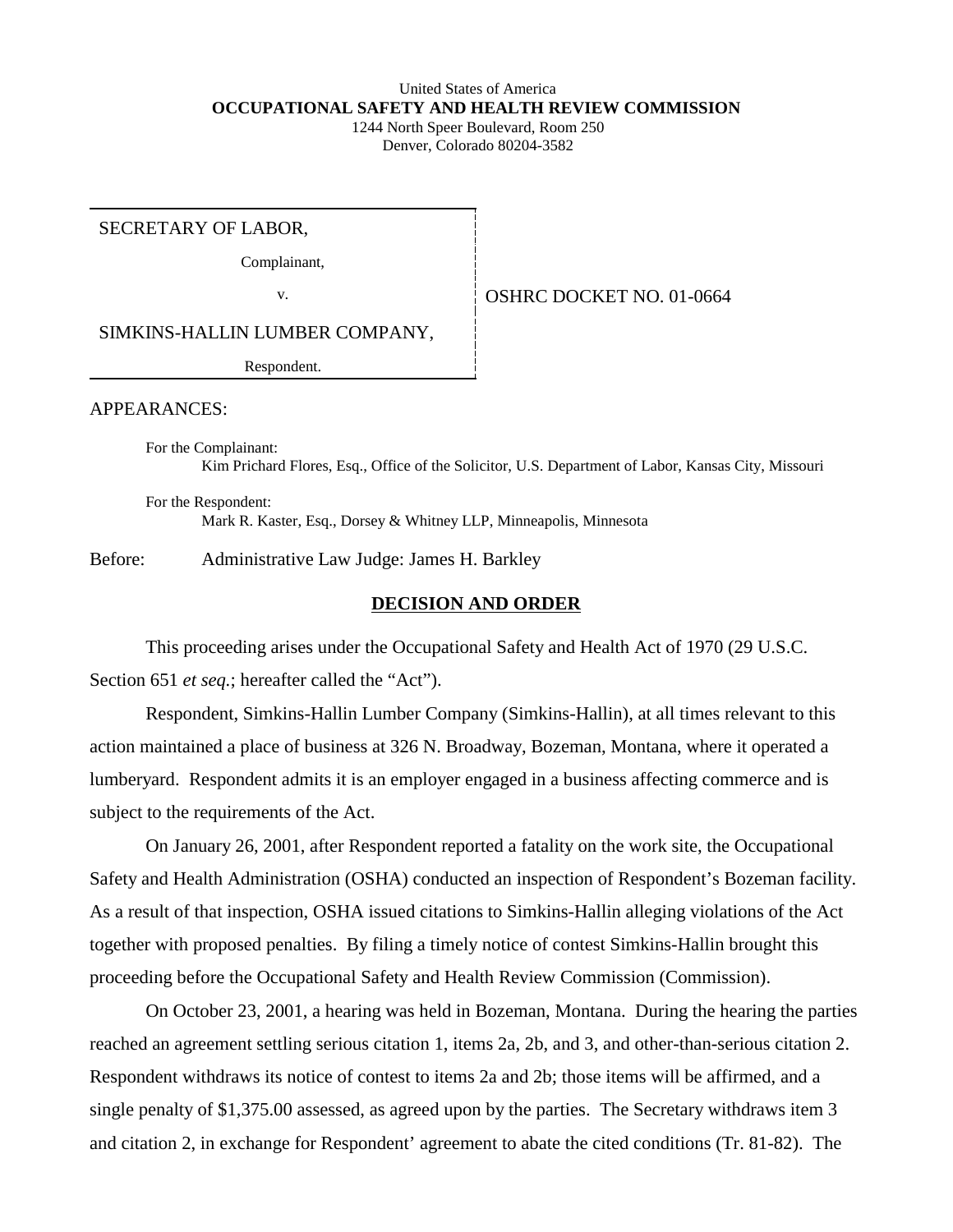parties have submitted briefs on the remaining item, serious citation 1, item 1, and this matter is ready for disposition.

### **Alleged Violations**

Serious citation 1, item 1 alleges:

Section  $5(a)(1)$  of the Occupational Safety and Health Act of 1970: The employer did not furnish employment and a place of employment which were free from recognized hazards that were causing or likely to cause death or serious physical harm to employees in that employees were exposed to the hazard of being caught between moving parts of equipment or equipment and materials:

On or about January 26, 2001 and at times prior thereto, employees operating lift trucks were permitted to leave the operator's position and climb onto the fenders while the load-engaging means was not fully lowered.

Among other methods, feasible and accept able abatement methods to correct this hazard would be to follow the Safety Standard for Low Lift and High Lift Trucks, ASME B56.1-1993, 5.2.11(d) and assure the load engaging means are fully lowered before the operator leaves the operator's position.

## **Facts**

This action concerns the means by which Simkins-Hallin's fork lift drivers stack lumber products. Both Trina Mailloux, the OSHA Compliance Officer (CO), and Thomas R. Simkins, Respondent's president (Tr. 36, 141), described the process. According to Simkins, the forklift operator lifts a load of lumber on the horizontal tines on the front of his forklift; he then tilts the "mast," *i.e.*, the two parallel vertical members of the forklift which house the hydraulic lift system for the fork tines (Tr. 43-44; Exh. C-2, C-3), towards him, and raises the load. The load is driven over an existing stack, and lowered to a few inches above its intended location (Tr. 147-48). The operator then leaves the forklift seat, and climbs out onto the fender of the forklift (Tr. 49; C-5). While holding onto the forklift's overhead guard with one hand, with his other hand the operator slides a spacer, or "sticker," which is a four foot long 2 x 4 board (Tr. 43, 147; Exh. C-5), onto the top of the existing stack (Tr. 148). He then moves to the opposite fender and slides in a second sticker. The operator then returns to his seat, lowers the load onto the stickers, and backs out (Tr. 148). Apparently the forklift, while in neutral, is running during this operation.

This litigation presumes that the deceased was engaged in the described loading operation when he was killed on January 26, 2001. Complainant maintains that the deceased was crushed while passing from fender to fender between the mast and the overhead guard or roll bars when the mast (Tr.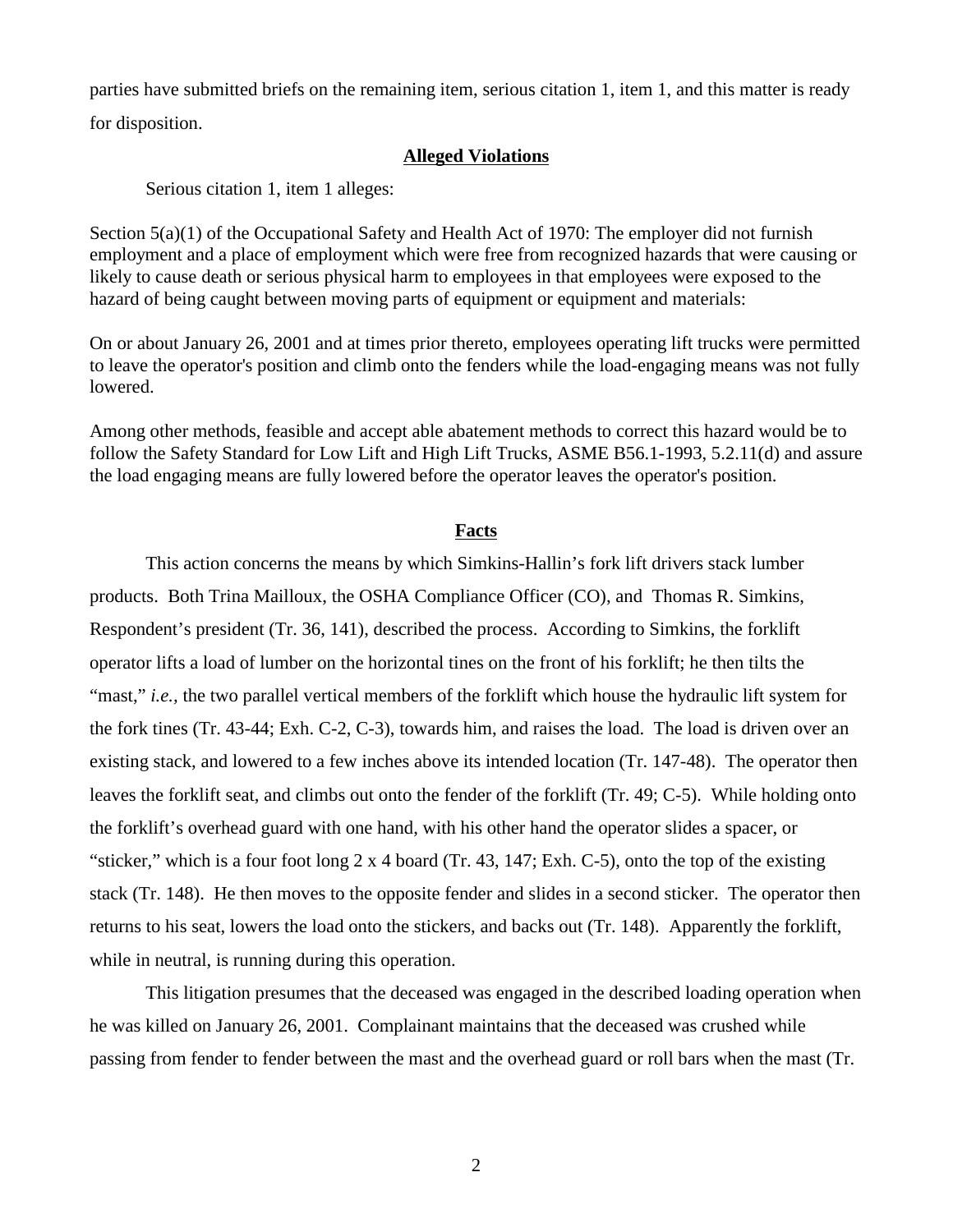17). It is stipulated that there were no eyewitnesses to the fatal accident which took place. Respondent acknowledges, however, that the deceased was found between the two uprights of the mast (Tr. 25).

CO Mailloux testified that by leaving the operator's position, the operator, or another party could inadvertently contact the controls, moving the load (Tr. 39). Mailloux further stated that if the controls were abandoned, there would be no one to intervene in the event of a problem with the load (Tr. 40). Martin Robertson, a consulting engineer previously providing technical support to Caterpillar's legal department (Tr. 100-01; Exh. C-9), testified that someone could walk into, or under, the load if the operator were not in a position to warn them (Tr. 126). Robertson further testified that the forklift, when unmanned, is prone to tipping. According to Robertson the entire forklift could tip over should the load move, or another vehicle bump it (Tr. 126).

Mailloux and Robertson further testified that the cited forklift's fenders did not have skid resistant material on them, and had headlights mounted on them (Tr. 44-47, 117-18). According to those witnesses, employees using the forklift fender as a work platform could slip, or trip, inadvertently grabbing the uprights of the mast (Tr. 48, 119-20) or falling into the controls, which are less than a foot from the employee's working position on the fender (Tr. 47-48, 119). Were the controls accidentally engaged, the load could inadvertently rise or fall, and/or the mast could tip forward or back (Tr. 48). The mast uprights are not guarded against accidental contact; it is uncontested that the moving chains in the uprights pose a recognized amputation hazard (Tr. 48, 120; Exh. C-21). Mailloux and Robertson testified that Respondent could eliminate the practice of climbing on the forklift by placing loads on pallets, by placing stickers on top of each load before stacking, or by banding stickers to the bottom of loads to be stacked; the latter two practices are already used under some circumstances (Tr. 51, 133, 193, 207-08).

## **Discussion**

In order to prove a violation of section  $5(a)(1)$  of the Act, the Secretary must show that: (1) a condition or activity in the workplace presented a hazard to an employee, (2) the hazard was recognized, (3) the hazard was likely to cause death or serious physical harm, and (4) a feasible means existed to eliminate or materially reduce the hazard. The evidence must show that the employer knew, or with the exercise of reasonable diligence could have known, of the violative conditions. *Tampa Shipyards, Inc.*, 15 BNA OSHC 1533, 1991-93 CCH OSHD ¶29,617 (Nos. 86-360, 86-469, 1992). *Citation of The Hazard/Preemption by a Specific Standard* 

The citation states that Simkins-Hallin exposed its forklift operators to the hazard of "being caught between moving parts of equipment, or equipment and materials," by allowing said operators to

3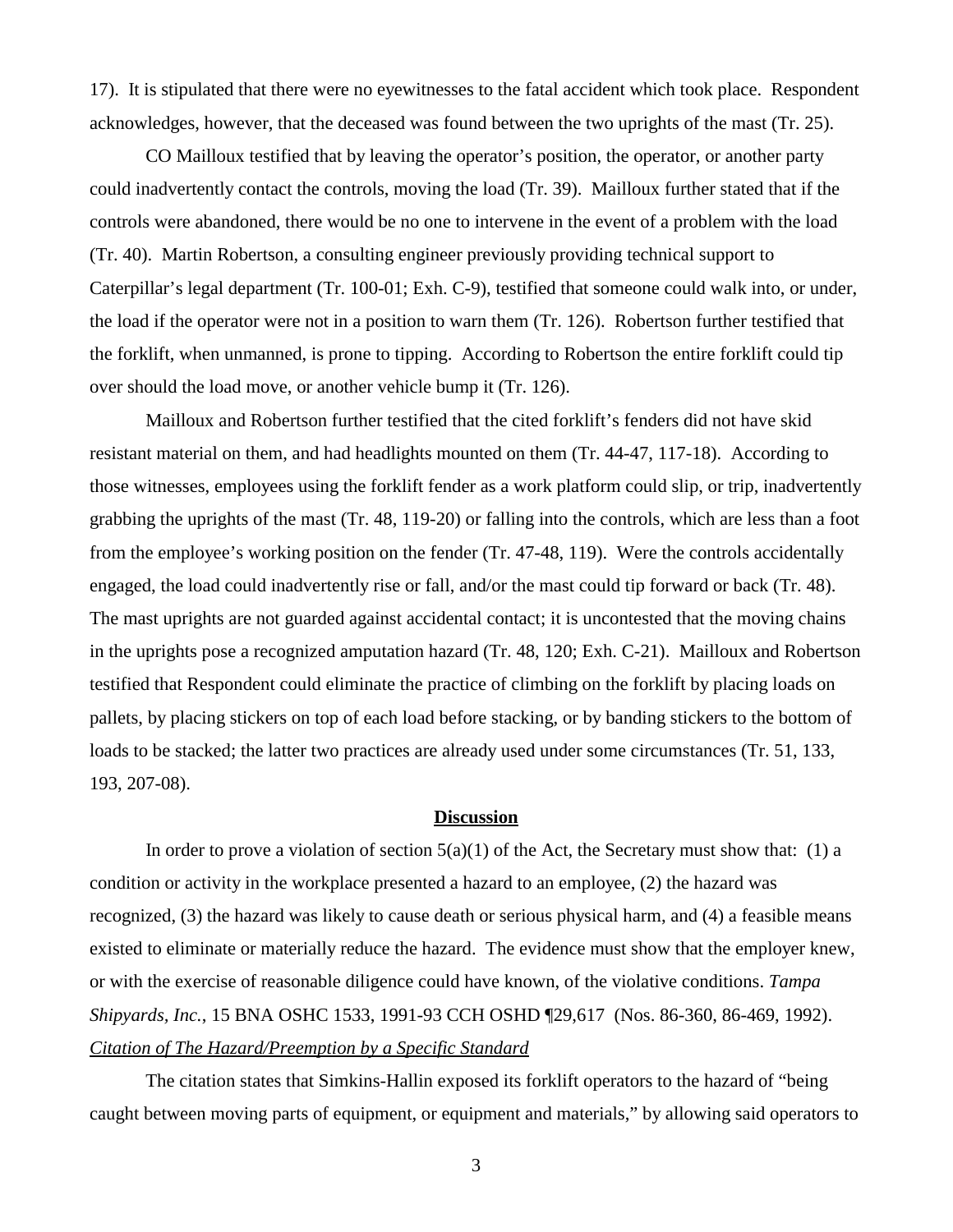leave the operator's position to set stickers from the forklift fenders while the forklift's load engaging means was elevated. The purpose of  $\S(3a)(1)$  is to provide protection against recognized hazards where no duty under a specific standard exists. Specific, promulgated standards will preempt the general duty clause, but only with respect to hazards, conditions or practices expressly covered by the specific standards. *Con Agra, Inc.*, 11 BNA OSHC 1141, 1983 CCH OSHD ¶26,420 (No. 79-1146, 1983).

Simkins-Hallin maintains that the standards at §1910.178 *et seq.*, governing **Powered** 

**Industrial Trucks** comprehensively address the hazards at issue in this matter. Simkins-Hallin argues that its compliance with the provisions of §1910.178 *et seq.,* specifically paragraph (m)(2), (4) and (5), insulates it from citation under  $\S(2a)(1)$ (Respondent's Brief, p. 23-26). This judge does not agree. Where compliance with a specific standard or set of standards does not eliminate the hazard addressed in the citation, no preemption will be found. *See, Coleco,*14 BNA OSHC 1961, 1991 CCH OSHD ¶29,200 (No. 84-546, 1991). Section 1910.178(m), the standard Simkins-Hallin relies on, states *inter alia*:

(m) *Truck operations.*

(2) No person shall be allowed to stand or pass under the elevated portion of any truck, whether loaded or empty.

 $\ddot{\phi}$   $\ddot{\phi}$ 

(4) The employer shall prohibit arms or legs from being placed between the uprights of the mast or outside the running lines of the truck.

(5)(i) When a powered industrial truck is left unattended, load engaging means shall be fully lowered, controls shall be neutralized, power shall be shutoff, and brakes set. Wheels shall be blocked if the truck is parked on an incline.

(ii) A powered industrial truck in unattended when the operator is 25 ft or more away from the vehicle which remains in his view, or whenever the operator leaves the vehicle and it is not in his view.

(iii) When the operator of an industrial truck is dismounted and within 25 ft. of the truck still in his view, the load engaging means shall be fully lowered, controls neutralized, and the brakes set to prevent movement.

Subparagraph (m)(5)(i) addresses the possibility that the operator of a powered industrial truck, such as a forklift, might leave his vehicle unattended. Subparagraph (m)(5)(iii) contemplates that the operator might dismount the vehicle, but keep it under observation. Under either circumstance, the standard requires that the vehicle be neutralized and the load engaging means lowered to prevent any unanticipated movement. Paragraph (m)(5) does not contemplate the circumstances being litigated here, *i.e.* wherein a forklift operator with an elevated load leaves the forklift's operating position to climb around on the forklift itself, using the forklift fenders as a work platform. While subparagraph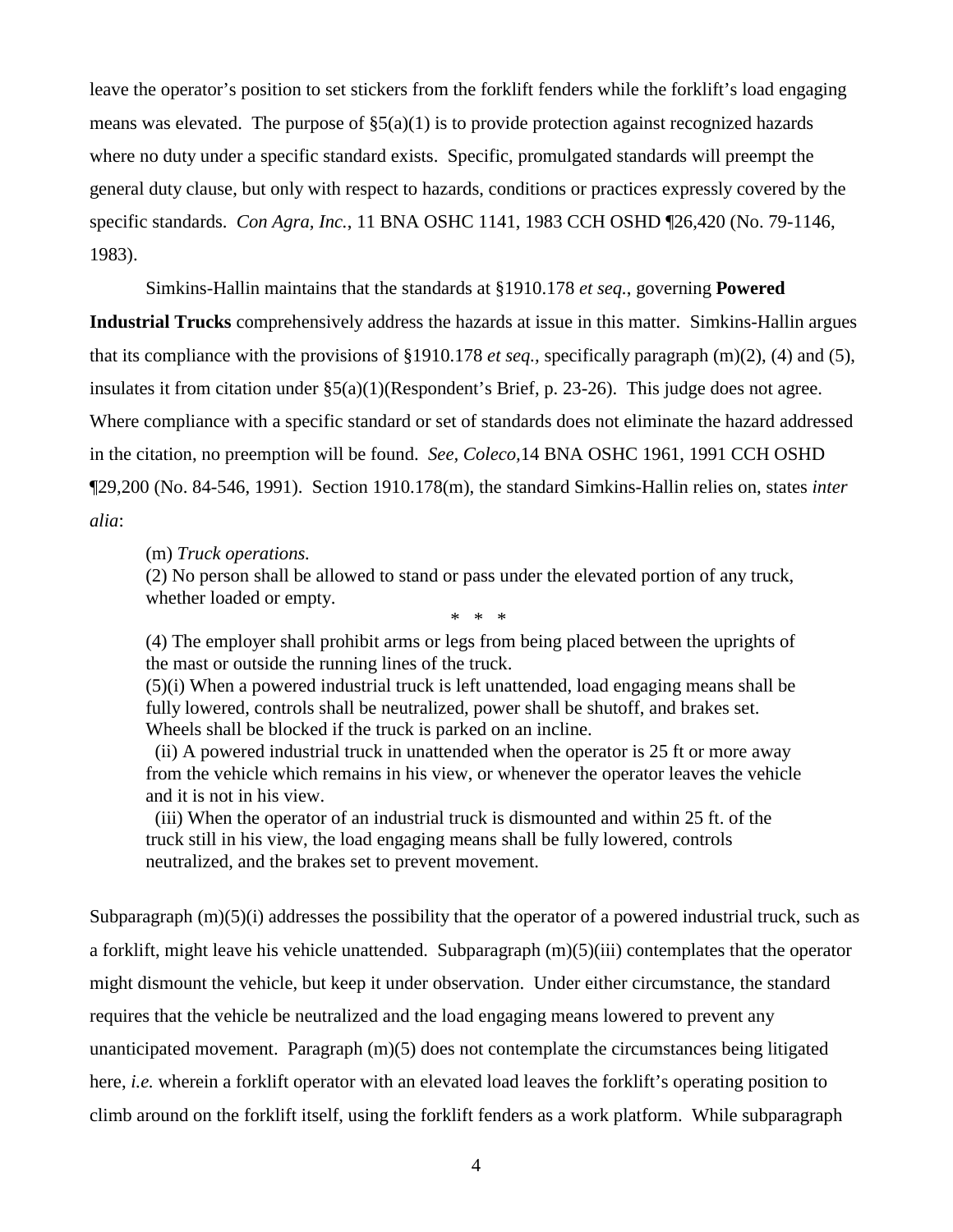(m)(4) requires employers to prohibit employees deliberately placing limbs between the uprights of the mast, it neither contemplates the possibility that an employee climbing on the vehicle might accidentally fall into the mast, or sets forth means of addressing that hazard. In short, nothing in paragraph (m) addresses the danger to forklift operators of being caught between moving parts of equipment, or equipment and materials, when leaving the operator's position to climb onto the fenders. Compliance with paragraph (m) would not eliminate the possibility of an operator slipping and falling into the forklift's controls or mast while clambering about on the vehicle.

Because §1910.178 does not address the named hazard, the citation under  $\S(6a)(1)$  is not preempted.

## *Recognition of the Hazard*

Martin Robertson testified to the contents of industry standards applicable to forklifts, including rough terrain forklifts. Robertson testified that standards applicable to the manufacture and operation of forklifts are promulgated by the American National Standards Institute (ANSI), sponsored by the American Society for Mechanical Engineers (ASME). The promulgating body is made up of committees made up of representatives of lift truck manufacturers, users, trade associations, insurance companies and trade unions (Tr. 111). The relevant ANSI standards are published at ASME/ANSI B56.1 and B56.6 (Tr. 110-11; Exh. C-6, C-7, C-8). 1993 ASME B56.6.2.12, **Safety Standard for Rough Terrain Forklift Trucks**; **OPERATING SAFETY RULES AND PRACTICES** states:

Before leaving the operator's position:

- (a) Bring rough terrain forklift truck to a complete stop;
- (b) place direction controls in neutral;
- (c) apply the parking brake;
- (d) lower load-engaging means fully, unless supporting an occupied elevated platform.<sup>1</sup>

# (Tr. 122; Exh. C-6). ASME B56.1.5.2.11, **Safety Standard for Low Lift and High Lift Trucks;**

## **OPERATING SAFETY RULES AND PRACTICES**, states:

Before leaving the operator's position:

- (a) Bring truck to a complete stop;
- (b) place direction controls in neutral;
- (c) apply the parking brake;
- (d) lower load-engaging means fully, unless supporting an occupied elevated platform.

**<sup>1</sup> OSHA standards require that a means of shutting off power to the truck be provided on all personnel platforms.**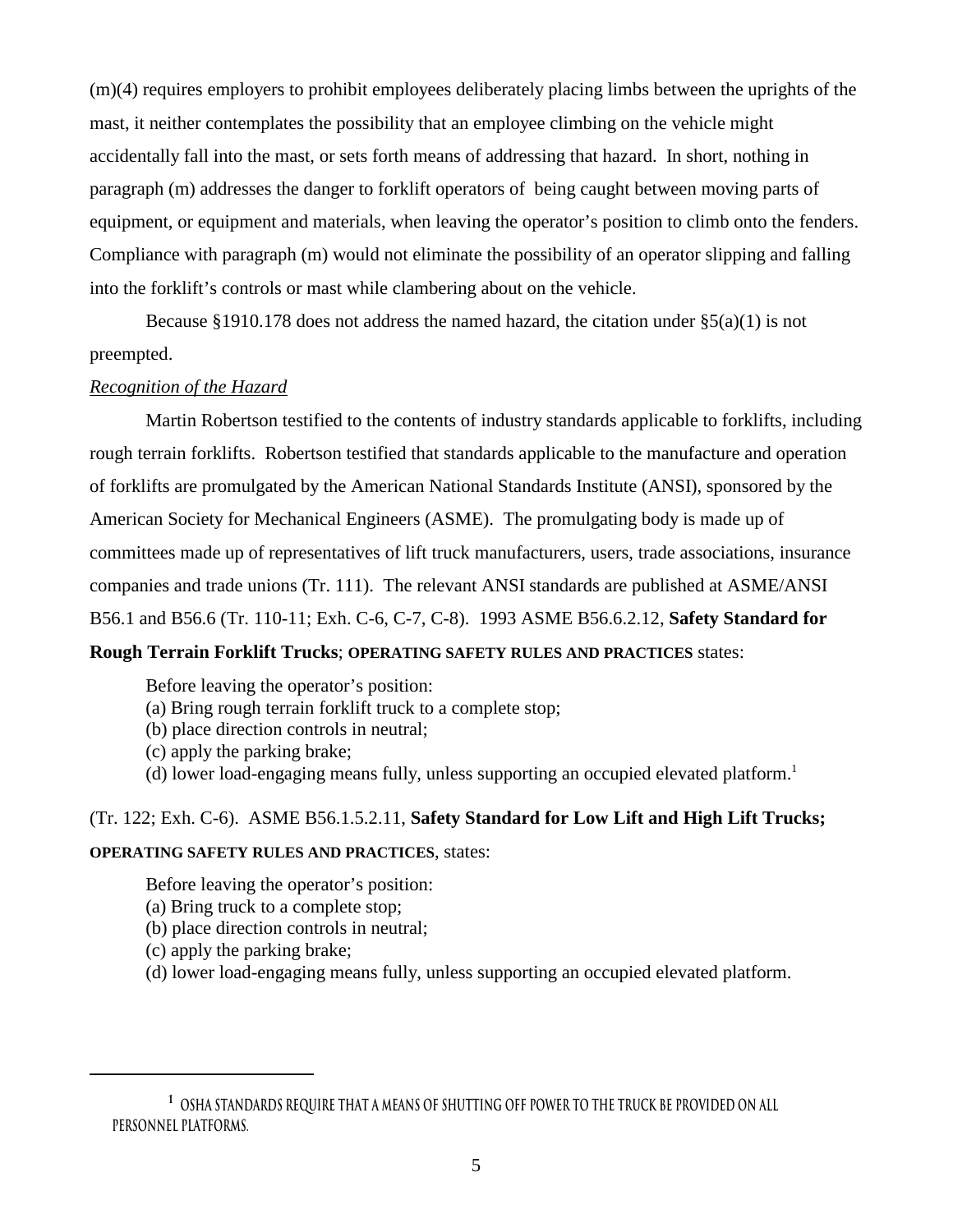(Tr. 123-24; Exh. C-7). The 2000 ASME B56.1.5.2.11 standard is identical, except that the word "occupied" is omitted from the text (Tr. 124-25; Exh. C-8).

Robertson further testified that there was no safe place to work from a forklift other than the operators seat, and that using forklift fenders as a work platform was hazardous and contrary to the intent of the forklift manufacturer (Tr. 117, 121). Robertson pointed to the absence of anti-skid treads on the fenders (Tr. 117-18), and to an FIEI safety manual for rough terrain forklifts, which, while discussing safety during operations, states "Never allow anyone to stand on the overhead guard or fenders." (Tr. 118-19, Exh. C11, p. 5). Robertson admitted that there was no warning on the cited Caterpillar forklift, or in its safety manual, advising users that it was dangerous to stand on the fenders (Tr. 137-38). The Caterpillar manual does not refer to the FIEI manual (Tr. 138). Finally, Robertson testified, he had never heard of the cited practice of placing stickers from the forklift's fenders prior to this litigation (Tr. 115-116).

Thomas Simkins testified that he had never seen the FIEI safety manual for rough terrain forklifts (Tr. 154). He further testified that setting stickers from the forklift fenders is a common practice in all lumber yards and is not recognized as a hazardous practice (Tr. 151-52). Simkins' testimony was confirmed by Ronald Koons, a safety consultant who has designed a safety program which is in use in excess of 4,500 lumber yards (Tr. (Tr. 160-66). Koons testified that, prior to this action, he never heard of any prohibitions against, or any injuries associated with using the fender platforms to set stickers (Tr. 168). In addition, Koons testified that some forklift manufacturers, Toyota and Taylor seem to anticipate that their forklifts' fenders will be used as work platforms, providing anti-skid pads on the fenders (Tr. 173-74, 177; Exh. C-51, C-64). Koons testified that he found no warnings against standing on the fenders of any of the forklifts he examined; none of the forklifts safety manuals he examined prohibited the practice (Tr. 178, 181). Sidney Voorhees, executive director of a regional association of 315 lumber dealers, also testified that setting stickers from the fender of a forklift is common practice among the members of his organization (Tr. 205). Voorhees did not consider the practice hazardous (Tr. 206).

CO Mailloux agreed that the practice of setting stickers from forklift fenders was common practice in the lumber industry (Tr. 5485). Mailloux did not know of any prior injuries resulting from a fall from the fender of a forklift, or from the practice of placing stickers from the fender (Tr. 68-69, 73, 98). This judge finds that the Secretary failed to make out her burden of proof in this matter, in that she did not establish, by a preponderance of the evidence, that the cited hazard was recognized by knowledgeable persons familiar with the lumber industry and/or the use of powered industrial trucks.

6